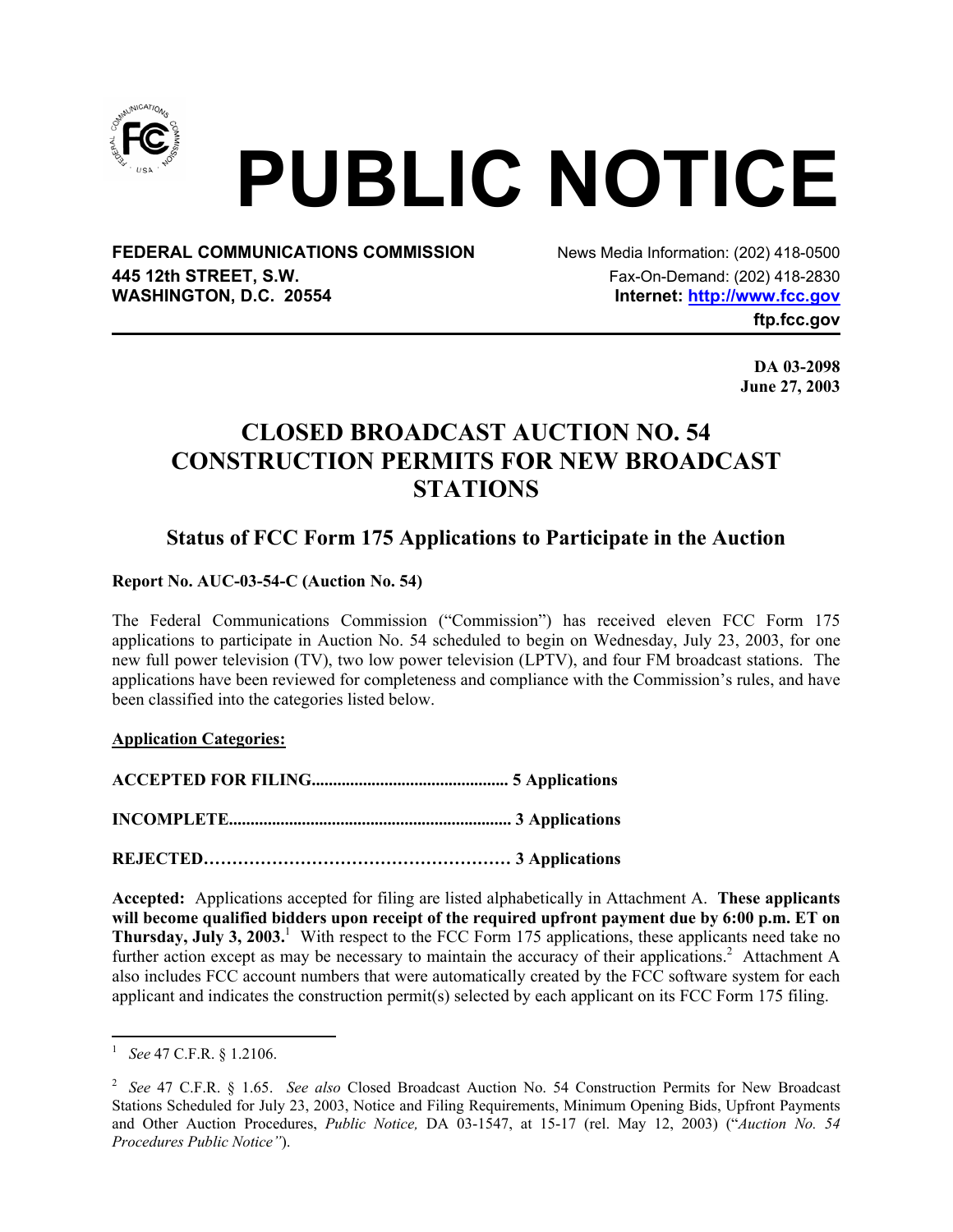**Incomplete:** Applications found to be incomplete are listed alphabetically in Attachment B. Applicants whose FCC Form 175 applications have been deemed incomplete will receive overnight correspondence indicating what information is required to make the applications acceptable for filing. **These applicants may become qualified bidders only if they: (1) make the required upfront payments by 6:00 p.m. ET on Thursday, July 3, 2003; and (2) resubmit their applications by 6:00 p.m. ET on Thursday, July 3, 2003, to correct the deficiencies indicated.** Applicants also must maintain the accuracy of their FCC Form 175 applications as required by the Commission's rules.<sup>3</sup> Applicants are advised that Attachment B includes FCC account numbers that were automatically created by the FCC software system for each applicant.

The filing window for resubmitting FCC Form 175 applications is now open. Corrected applications must be filed no later than **6:00 p.m. ET on Thursday, July 3, 2003.** This will be the only opportunity to cure FCC Form 175 defects; late resubmissions will not be accepted. In addition, if an application remains incomplete or otherwise deficient after the resubmission deadline has passed, the application will be dismissed.

**Rejected:** Applications classified as rejected are listed alphabetically in Attachment C. Applicants whose applications have been classified as rejected are disqualified from participation in Auction No. 54. Certain MX Groups will be removed from Auction No. 54 because only one completed and timely submitted FCC Form 175 was filed or accepted for those MX Groups. In these cases, the underlying long-form applications associated with these FCC Form 175 applications will be the subject of an applicant qualifications review or other appropriate Commission action by the Media Bureau at a later date.

In addition to Attachments A, B, and C, this Public Notice includes the following attachment:

Attachment D: MX Groups Removed from the Auction

#### **UPFRONT PAYMENT DEADLINE**

Upfront payments and accompanying FCC Remittance Advice (FCC Form 159) for Auction No. 54 are due in the proper account at Mellon Bank, Pittsburgh, Pennsylvania, **no later than 6:00 p.m. ET on Thursday, July 3, 2003. In order to meet the Commission's upfront payment deadline, an applicant's payment must be credited to the Commission's account by the deadline.<sup>4</sup> Payments**  must be made by wire transfer in accordance with the instructions provided in the *Auction No.* 54 *Procedures PN***<sup>5</sup>**. No other payment method is acceptable for this auction. Applicants are reminded to use their FCC Registration Number ("FRN") and Taxpayer Identification Number ("TIN"), not their FCC Account Numbers on the FCC Form 159. Applicants must fax a completed FCC Form 159 (Revised February 2000) to Mellon Bank at (412) 209-6045 at least one hour before placing the order for the wire transfer (but on the same business day).

**Applicants that have filed applications deemed to be incomplete, as noted in this public notice, must submit timely and sufficient upfront payments before the Commission will review their submitted** 

 3 *See* 47 C.F.R. § 1.65

<sup>&</sup>lt;sup>4</sup> Letter from Margaret W. Wiener, Chief, Auctions and Industry Analysis Division, Wireless Telecommunications Bureau, to Patrick Shannon, Esq., Counsel for Lynch 3G Communications Corporation, DA 03-1944, dated June 13, 2003.

<sup>5</sup> *See Auction No. 54 Procedures Public Notice* at 18.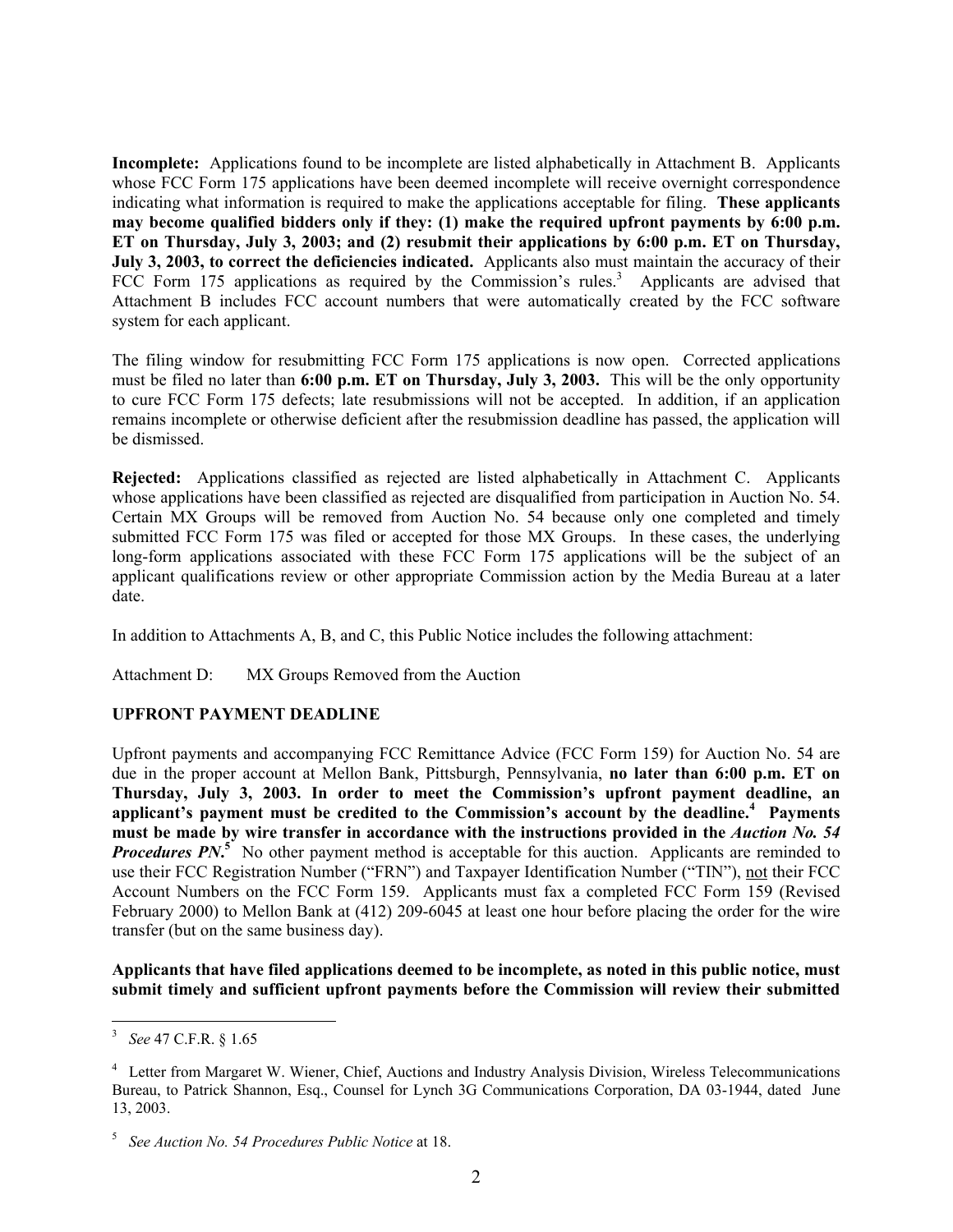**applications.** If no upfront payment is made or the application remains incomplete following its resubmission, the application will be dismissed. If the applicant has provided its FRN, TIN and wire transfer instructions, any upfront payment made prior to dismissal will be refunded automatically.

**Applicants are responsible for obtaining confirmation from their financial institution that Mellon Bank has timely received their upfront payment and deposited it in the proper account. We remind applicants that to avoid untimely upfront payments they should discuss arrangements (including bank closing schedules) with their banker several days before making the wire transfer, and allow sufficient time for the transfer to be initiated and completed before the deadline.** Detailed information regarding upfront payments including additional requirements for "former defaulters" can be found in the *Auction No. 54 Procedures Public Notice* under Section II.E and Section III.D.<sup>6</sup>

#### **Note: Applicants are reminded to submit the same FRN with all future payments.**

#### **OTHER IMPORTANT INFORMATION**

**Qualified Bidders:** Approximately one week after the upfront payment deadline, following Commission review of resubmitted FCC Form 175 applications, and correlation of payments and applications, a public notice listing all applicants qualified to bid in the auction will be released. The same public notice will also include instructions for participating in the mock auction and a bidding schedule for the mock auction and the first day of the auction.

**Due Diligence:** Potential bidders are reminded that they are solely responsible for investigating and evaluating all technical and market place factors that may have a bearing on the value of the broadcast facilities in this auction. The FCC makes no representations or warranties about the use of this spectrum for particular services**.** Potential bidders are strongly encouraged to conduct their own research prior to Auction No. 54 in order to determine the existence of pending proceedings that might affect their decisions regarding participation in the auction. Participants in Auction No. 54 are strongly encouraged to continue such research during the auction. For further details regarding due diligence, please refer to the *Auction No. 54 Procedures Public Notice* under Section I.B.3.

**Prohibition of Collusion:** Bidders are reminded that Sections 1.2105(c) and 73.5002 of the Commission's rules prohibits applicants for the same market from communicating with each other during the auction about bids, bidding strategies, or settlements unless they have identified each other as parties with whom they have entered into agreements under Section 1.2105(a)(2)(viii). For Auction No. 54, this prohibition became effective at the short-form application filing deadline on Friday, June 20, 2003, and will end on the down payment deadline after the auction, which will be announced in a future public notice.<sup>7</sup> Bidders competing for construction permits in the same market are encouraged not to use the same individual as an authorized bidder. If parties agree in principle on all material terms prior to the short-form filing deadline, those parties must be identified on the short-form application pursuant to Section 1.2105(c), even if the agreement has not been reduced to writing. If the parties have not agreed in principle by the filing deadline, an applicant would not include the names of those parties on its application, and may not continue negotiations with other applicants for the same market. $8$ 

 $\overline{a}$ 6 *Id*. at 15, 17-20.

<sup>7</sup> *See* 47 C.F.R. §§ 1.2105(c)(1).

<sup>8</sup> *See* "Wireless Telecommunications Bureau Clarifies Spectrum Auction Anti-Collusion Rules," *Public Notice*, DA 95-2244, 11 FCC Rcd 9645 (1995) (rel. October 26, 1995).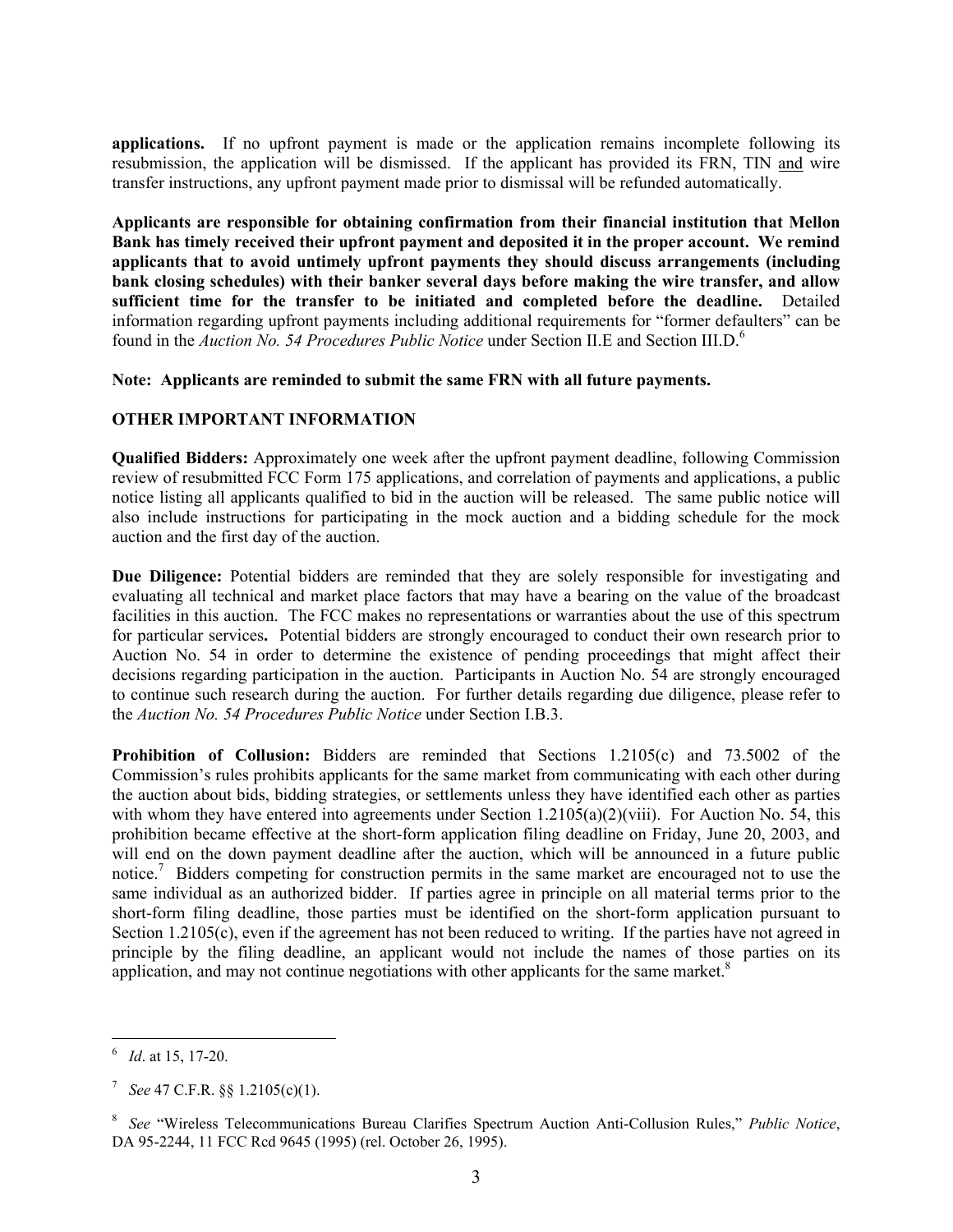In addition, Section 1.65 of the Commission's rules requires an applicant to *maintain* the accuracy and completeness of information furnished in its pending application and to notify the Commission within 30 days of any substantial change that may be of decisional significance to that application.<sup>9</sup> Thus, Sections 1.65 and 1.2105 require an auction applicant to notify the Commission of any violation of the anticollusion rules upon learning of such violation. Bidders therefore are required to make such notification to the Commission immediately upon discovery.<sup>10</sup> For further details regarding the prohibition against collusion refer to the *Auction No. 54 Procedures Public Notice* under Section I.B.2.

Winning bidders will be required to disclose in their long-form applications the specific terms, conditions, and parties involved in all bidding consortia, joint ventures, partnerships, and other arrangements entered into relating to the competitive bidding process. Bidders found to have violated the anti-collusion rule may be subject to sanctions.<sup>11</sup> In addition, applicants are reminded that they are subject to the antitrust laws, which are designed to prevent anti-competitive behavior in the marketplace. If a bidder is found to have violated the antitrust laws in connection with its participation in the competitive bidding process, it may be subject to forfeiture of its upfront payment, down payment, or full bid amount and may be prohibited from participating in future auctions.<sup>12</sup>

**Ex Parte Rule:** Applicants should also be aware that the Commission has generally exempted auction proceedings from the strict requirements of the *ex parte* rule found in Section 1.120813 of the Commission's rules. $14$ 

**Mock Auction:** All applicants found to be qualified bidders will be eligible to participate in a mock auction on Friday, July 18, 2003. We encourage all qualified bidders to take advantage of this mock auction to become familiar with the FCC Automated Auction System. In the *Qualified Bidders Public Notice*, the Bureau will announce the bidding schedule for the mock auction and give details about participation. The mock auction will be conducted over the Internet, and telephonic bidding will be available as well. As a contingency plan, bidders may also dial in to the FCC Wide Area Network.

**Electronic Bidding:** Applicants are reminded that qualified bidders are eligible to bid either electronically or telephonically. Applicants should specify their bidding preference on the FCC Form 175.

Bidders can access the FCC Automated Auction System over the Internet. Access to the system via the Internet requires, at a minimum, the following hardware and software:

- CPU: Pentium 133 or above
- RAM: 32 MB (64 MB recommended)

 $12$  47 C.F.R. §1.2109 (d).

13 47 C.F.R. §1.1208.

<sup>-&</sup>lt;br>9 *See* 47 C.F.R. § 1.65.

<sup>&</sup>lt;sup>10</sup> The Commission recently amended Section 1.2105 to require auction applicants to report prohibited communications in writing to the Commission immediately, but in no case later than five business days after the communication occurs. *See Seventh Report and Orde*r, 16 FCC Rcd at 17555.

<sup>11</sup> *See* 47 C.F.R. §§ 1.2105(c), 1.2107(d), and 1.2109(d).

<sup>&</sup>lt;sup>14</sup> See "Commission Announces that Mutually Exclusive 'Short-Form' Applications (Form 175) to Participate in Competitive Bidding Process ('Auctions') Are Treated as Exempt for Ex Parte Purposes," *Public Notice*, 9 FCC Rcd 6760 (1994).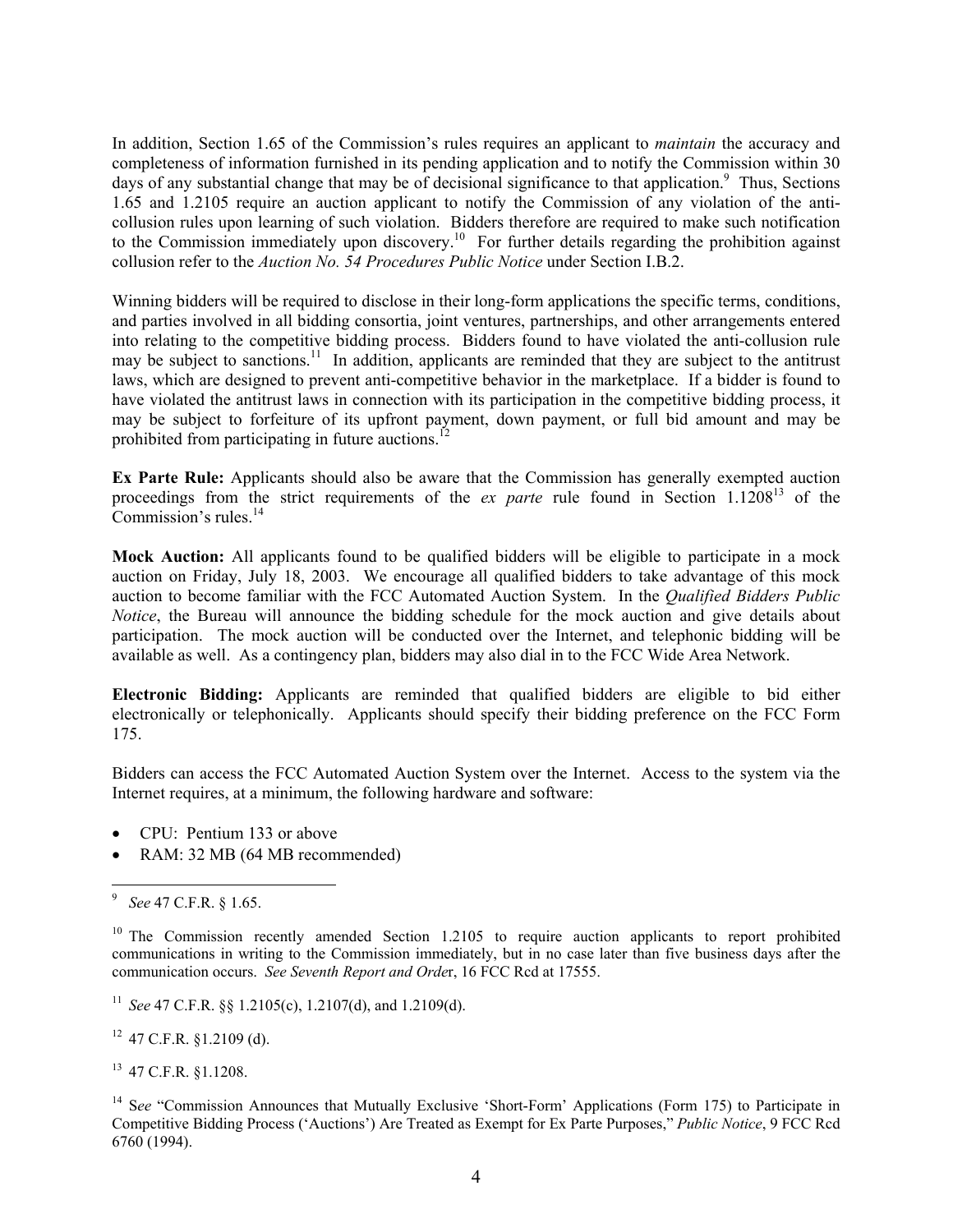- Monitor: VGA or above
- Mouse or other pointing device
- Operating System: Microsoft® Windows<sup>™</sup> 95™, 98™, 2000™, ME™, NT™
- Web Browser, either of the following:
	- ♦ Microsoft® Internet Explorer 4.0 or higher (recommended). If you have Internet Explorer 5.0 or higher, your browser must have either Microsoft VM or Java Plug-In Version 1.3.0 installed.
	- ♦ Netscape® Communicator™ 4.0 or higher, with Java Plug-In Version 1.3.0.

Java Plug-In Version 1.3.0 is available for downloading at *https://wtbjag1w.fcc.gov/ieplugin/j2re-1\_3\_0\_02-win.exe* 

As a contingency plan, bidders can also access the FCC Automated Auction System by dialing in to the FCC's Wide Area Network. Bidders dialing in to the FCC's Wide Area Network will need:

- Modem: 28.8 Kbps Hayes© compatible modem or faster (56 Kbps recommended)
- Point-to-Point Protocol (PPP) Dialer: Use the Dial-Up Networking feature included with the operating system

**Long-Form Applications:** All applicants should be aware that at the long-form application stage, they will be subject to the more extensive reporting requirements contained in the Commission's Part 1 ownership disclosure rule.<sup>15</sup>

**Bidder Alerts:** All applicants must certify on their FCC Form 175 applications under penalty of perjury that they are legally, technically, financially and otherwise qualified to hold a license, and not in default on any payment for Commission licenses (including down payments) or delinquent on any non-tax debt owed to any Federal agency. Prospective bidders are reminded that submission of a false certification to the Commission is a serious matter that may result in severe penalties, including monetary forfeitures, license revocations, exclusion from participation in future auctions, and/or criminal prosecution.

Information about deceptive telemarketing investment schemes is available from the FTC at (202) 326- 2222 and from the SEC at (202) 942-7040. Complaints about specific deceptive telemarketing investment schemes should be directed to the FTC, the SEC, or the National Fraud Information Center at (800) 876-7060. Consumers who have concerns about specific proposals may also call the FCC Consumer Center at (888) CALL-FCC ((888) 225-5322).

#### **CONTACT INFORMATION**

 $\overline{a}$ 

For questions about payment or instructions for wiring upfront payments, contact Gail Glasser, Auctions Accounting Group, at (202) 418-0578 or Tim Dates, Auctions Accounting Group, at (202) 418-0496.

For specific questions about an applicant's incomplete status, the applicant should contact the staff reviewer identified in the correspondence sent to the applicant by overnight mail.

For technical assistance with using the FCC Automated Auction System, contact the FCC Technical Support Hotline at (202) 414-1250 (V) or (202) 414-1255 (TTY). The FCC Technical Support Hotline is generally available Monday through Friday from 8:00 a.m. to 6:00 p.m. ET. *All calls to the FCC Technical Support Hotline are recorded.* 

<sup>15</sup> *See* 47 C.F.R. § 1.2112(b)(2); *see also* 47 C.F.R. § 73.5007 (new entrant bidding eligibility).